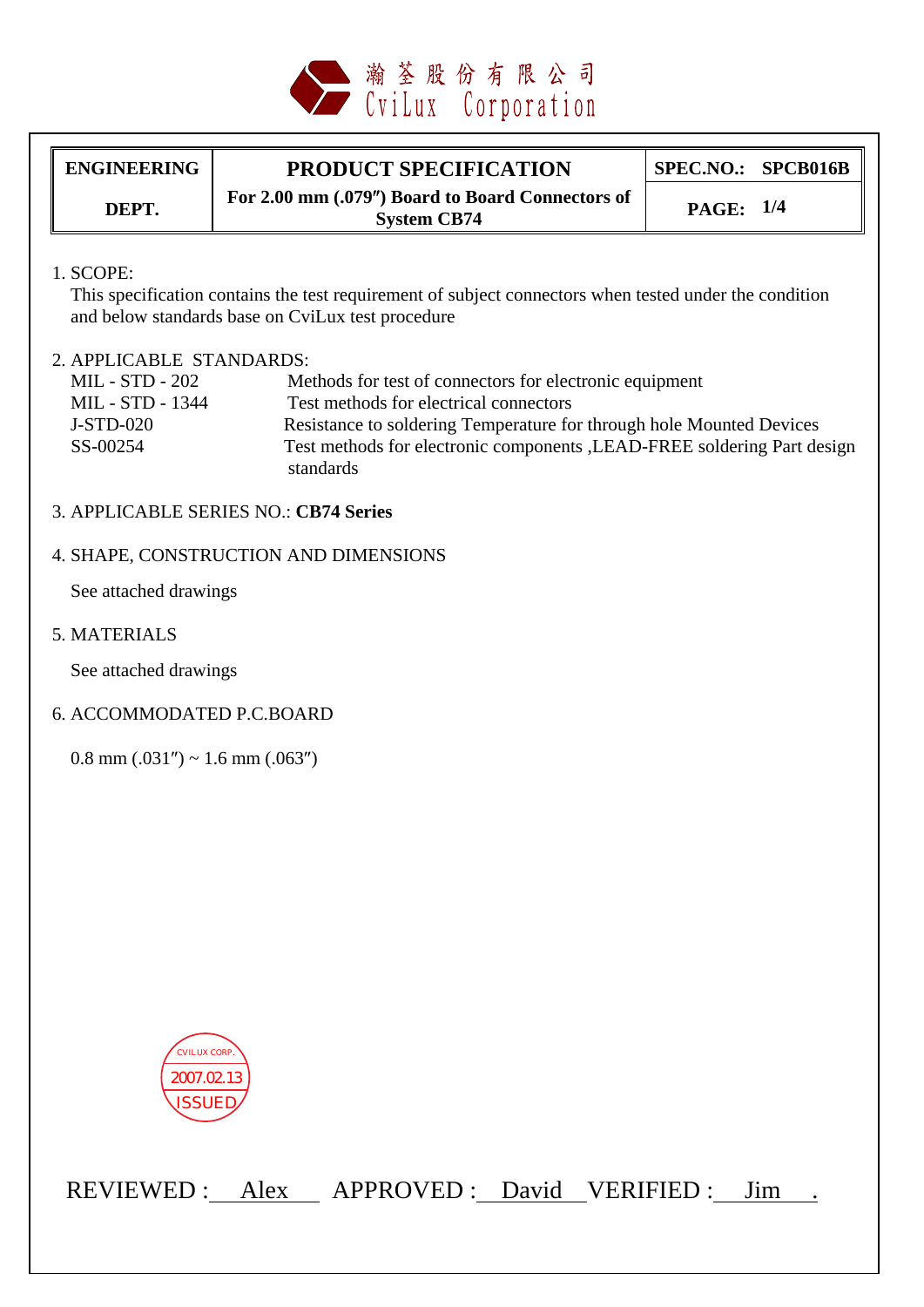

## ENGINEERING **PRODUCT SPECIFICATION** SPEC.NO.: SPCB016B

**For 2.00 mm (.079") Board to Board Connectors of <b>DEPT. System CB74 PAGE: 2/4**

### 7. ELECTRICAL PERFORMANCE:

|     | <b>ITEM</b>               | <b>TEST CONDITION</b>                                        |                                  |
|-----|---------------------------|--------------------------------------------------------------|----------------------------------|
| 7.1 | Rated current and voltage |                                                              | 1A 250V AC (r.m.s.)              |
| 7.2 | Contact resistance        | Dry circuit of DC 20 mV max. 100 mA<br>max.                  | Less than 20 m $\Omega$          |
| 7.3 | Dielectric strength       | When applied AC 1000 V 1 minute between<br>adjacent terminal | No change                        |
| 7.4 | Insulation resistance     | When applied DC 500 V between adjacent<br>terminal or ground | More than $1000 \text{ M}\Omega$ |

# 8. MECHANICAL PERFORMANCE:

|     | <b>ITEM</b>                             | <b>TEST CONDITION</b>                                                                     | <b>REQUIREMENT</b>                                |
|-----|-----------------------------------------|-------------------------------------------------------------------------------------------|---------------------------------------------------|
| 8.1 | Contact retaining force in<br>insulator | Retention speed $25 \pm 3$ mm per minute form<br>housing                                  | More than 400 gram                                |
| 8.2 | Single contact insertion<br>force       | Measure force to insertion using 0.46 mm<br>square pin at speed $25 \pm 3$ mm per minute  | 600 gram max.                                     |
| 8.3 | Single contact<br>withdrawal force      | Measure force to withdrawal using 0.46 mm<br>square pin at speed $25 \pm 3$ mm per minute | 20 gram min.                                      |
| 8.4 | Durability                              | Connector shall be subjected to 50 cycles<br>of insertion and withdrawal                  | Contact resistance:<br>Less than twice of initial |

### 9. ENVIRONMENTAL PERFORMANCE:

|     | <b>ITEM</b>   | <b>TEST CONDITION</b>                                                                                                                                                                               | <b>REQUIREMENT</b>                                             |
|-----|---------------|-----------------------------------------------------------------------------------------------------------------------------------------------------------------------------------------------------|----------------------------------------------------------------|
| 9.1 | Vibration     | $1.5$ mm $10 - 55 - 10$ HZ/minute each<br>2 hours for X, Y and Z directions                                                                                                                         | Appearance: No damage<br>Discontinuity:<br>1 micro second max. |
| 9.2 | Solderability | <b>Tin-Lead Process:</b><br>Soldering time: $5 \pm 0.5$ second<br>Soldering pot: $230 \pm 5$ °C<br><b>Lead-Free Process:</b><br>Soldering time: $3 \pm 0.5$ second<br>Soldering pot: $245 \pm 5$ °C | Minimum:<br>90% of immersed area                               |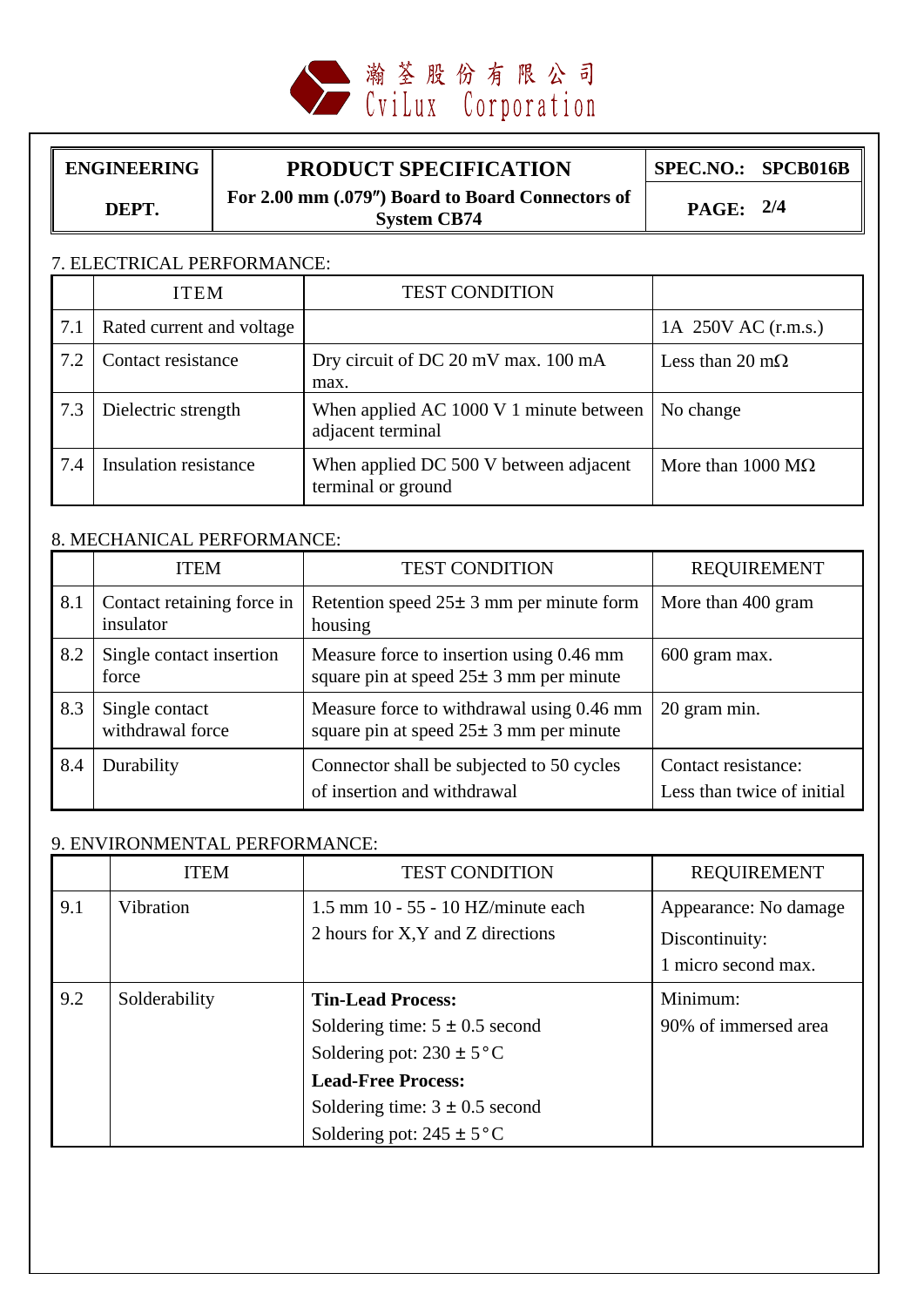

# ENGINEERING **PRODUCT SPECIFICATION** SPEC.NO.: SPCB016B **DEPT. For 2.00 mm (.079") Board to Board Connectors of System CB74 PAGE: 3/4**

|     | <b>ITEM</b>                     | <b>TEST CONDITION</b>                                                                                                                                         | <b>REQUIREMENT</b>                                                                                                     |
|-----|---------------------------------|---------------------------------------------------------------------------------------------------------------------------------------------------------------|------------------------------------------------------------------------------------------------------------------------|
| 9.3 | Resistance to soldering<br>heat | <b>DIP Type Tin-Lead Process:</b>                                                                                                                             | No damage                                                                                                              |
|     |                                 | Soldering time: $5 \pm 0.5$ second                                                                                                                            |                                                                                                                        |
|     |                                 | Soldering pot: $240 \pm 5$ °C                                                                                                                                 |                                                                                                                        |
|     |                                 | <b>DIP Type Lead-Free Process</b>                                                                                                                             |                                                                                                                        |
|     |                                 | Soldering time: $5 \pm 0.5$ second                                                                                                                            |                                                                                                                        |
|     |                                 | Soldering pot: $260 \pm 5$ °C                                                                                                                                 |                                                                                                                        |
|     |                                 | <b>SMT Tin-Lead Type Process:</b>                                                                                                                             |                                                                                                                        |
|     |                                 | Refer Reflow temperature profile(11.1)                                                                                                                        |                                                                                                                        |
|     |                                 | Soldering time: 10 second Max.                                                                                                                                |                                                                                                                        |
|     |                                 | Soldering pot: $230 \pm 5$ °C                                                                                                                                 |                                                                                                                        |
|     |                                 | <b>SMT Type Lead-Free Process:</b>                                                                                                                            |                                                                                                                        |
|     |                                 | Soldering time: 20 second Max.                                                                                                                                |                                                                                                                        |
|     |                                 | Soldering pot: $250-260$ °C                                                                                                                                   |                                                                                                                        |
|     |                                 | Refer Reflow temperature profile(11.2)                                                                                                                        |                                                                                                                        |
| 9.4 | Heat aging                      | $105 \pm 2$ °C, 96 hours                                                                                                                                      | No damage                                                                                                              |
| 9.5 | Humidity                        | 40±2°C, 90-95% RH, 96 hours<br>measurement must be taken within 30 min.<br>after tested                                                                       | Appearance: No damage<br>Contact resistance:<br>Less than twice of initial<br>Dielectric strength:<br>To pass para 7-3 |
| 9.6 | Temperature cycling             | One cycle consists of :<br>(1) -55 $^{+0}_{-3}$ °C, 30 min.<br>$(2)$ Room temp. 10-15 min.<br>(3) $85\frac{+3}{0}$ °C, 30 min.<br>$(4)$ Room temp. 10-15 min. | Appearance: No damage<br>Contact resistance:<br>Less than twice of initial                                             |
| 9.7 | Salt spray                      | Temperature: 35± 3°C<br>Solution: $5 \pm 1\%$<br>Spray time: $48 \pm 4$ hours                                                                                 | Appearance: No damage<br>Contact resistance:<br>Less than twice of initial                                             |

Measurement must be taken after water

rinse